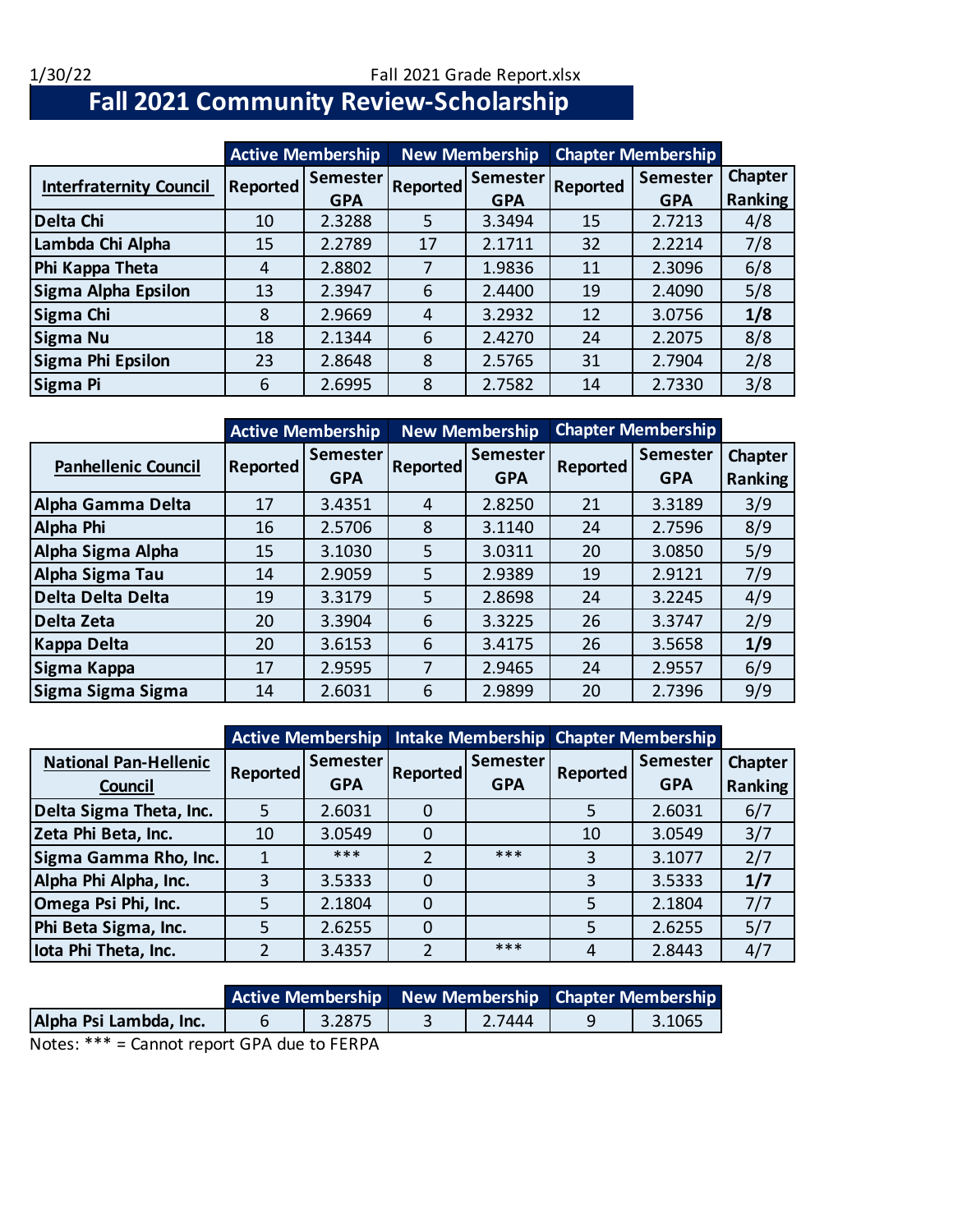## 1/30/22 Fall 2021 Grade Report.xlsx

|                               | <b>Active Membership</b><br><b>New Membership</b> |                               |                 | <b>Overall</b>                |          |                               |
|-------------------------------|---------------------------------------------------|-------------------------------|-----------------|-------------------------------|----------|-------------------------------|
| <b>FSL Community</b>          | <b>Reported</b>                                   | <b>Semester</b><br><b>GPA</b> | <b>Reported</b> | <b>Semester</b><br><b>GPA</b> | Reported | <b>Semester</b><br><b>GPA</b> |
| <b>All Sorority Average</b>   | 168                                               | 3.0965                        | 54              | 3.0316                        | 222      | 3.0618                        |
| <b>All Fraternity Average</b> | 118                                               | 2.7392                        | 66              | 2.5996                        | 184      | 2.6736                        |
| <b>All Greek Average</b>      | 286                                               | 2.9107                        | 120             | 2.8156                        | 406      | 2.8677                        |

| <b>EIU Undergraduates</b><br>(All Undergraduates) | Reported | <b>Semester</b><br><b>GPA</b> | <b>Total Undergraduates</b>            | 6,799 |
|---------------------------------------------------|----------|-------------------------------|----------------------------------------|-------|
| All Women's Average                               | 4,033    | 3.01                          | <b>Total Fraternity/Sorority</b>       | 406   |
| All Men's Average                                 | 2,766    | 2.81                          | % Fraternity/Sorority                  | 6.0%  |
| All Campus Average                                | 6,799    | 2.93                          | $406/6,799 = 0.0597 \times 100 = 5.97$ |       |

| mester<br>GPA. | <b>Total Undergraduates</b>            | 6,799 |
|----------------|----------------------------------------|-------|
| 3.01           | <b>Total Fraternity/Sorority</b>       | 406   |
| 2.81           | % Fraternity/Sorority                  | 6.0%  |
| 2.93           | $406/6,799 = 0.0597 \times 100 = 5.97$ |       |

| <b>Greek Population</b>      | Fall<br>'21 | <b>Spring</b><br>'21 | Fall<br>'20 | <b>Spring</b><br>'20 | Fall<br>'19 | <b>Spring</b><br>'19 | Fall<br>'18 |
|------------------------------|-------------|----------------------|-------------|----------------------|-------------|----------------------|-------------|
| <b>PHC Community</b>         | 204         | 221                  | 237         | 225                  | 231         | 268                  | 302         |
| <b>IFC Community</b>         | 158         | 137                  | 158         | 152                  | 156         | 155                  | 180         |
| <b>NPHC Community</b>        | 44          | 52                   | 62          | 65                   | 52          | 58                   | 54          |
| <b>Greek Community Total</b> | 406         | 410                  | 457         | 442                  | 439         | 481                  | 536         |
| All Undergraduate Total      | 6,799       | 4,307                | 6,861       | 5,898                | 6,091       | 5,891                | 5,859       |
| <b>Greek Community (%)</b>   | 6.0%        | 10.5%                | 15.0%       | 13.3%                | 13.8%       | 12.2%                | 10.5%       |